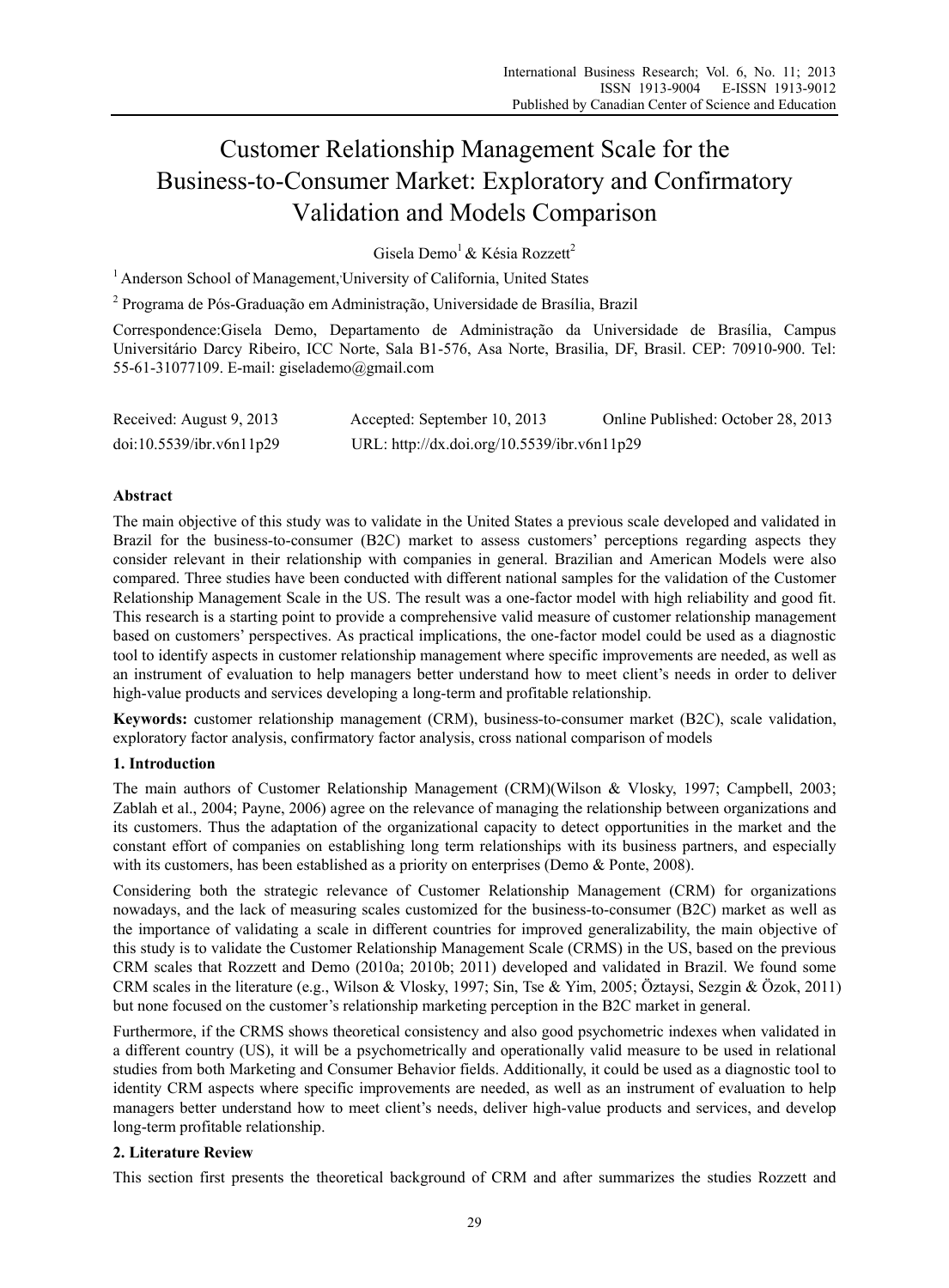Demo (2010a; 2010b; 2011) conducted to develop and validate the CRM scale, used as basis for this research.

#### *2.1 Theoretical Background*

It is important to consider the competitiveness perspective on organizational studies. Along with globalization and new technologies, competitiveness is imperative and characterized by the non-stop organizational search for competitive advantage.

Kumar et al. (2011) investigated if market orientation is, indeed, a source of sustainable competitive advantage and discovered a positive effect of market orientation when crossed with business performance on either long or short terms. The study conducted by Mishra (2009) showed that as more organizations realize the significance of becoming customer-centric in today's competitive era, as more they adopted Customer Relationship Management (CRM) as a core business strategy, driving them to the conclusion that CRM can help organizations manage their interactions with customers more effectively in order to maintain competitiveness.

For Grönroos (1994), Sheth and Parvatiyar (2002), CRM or relationship marketing represents a paradigm shift on marketing concepts, a change on marketing orientation from just attracting customers to having customer's retention and loyalty. As stated by Payne (2006), CRM provides opportunities to use information, know clients better, offer value by customized sales and develop long-term relationships. The company should have know-how on processes, operations and integration in order to allow that the core of marketing become the philosophy that guides the business.

McKenna (1991) presents a strategic relationship marketing approach placing the customer in first and changing the marketing role of manipulating customers to making a real commitment with them. The author emphasizes the retention of profitable customers, multiple markets and an approach regarding multifunctional marketing, in which the responsibility for marketing strategies development and relationship with the customer is not limited to the marketing department only.

"Long-term customers buy more, take less of a company's time, are less sensitive to price and bring in new customers. Best of all, they have no acquisition or start-up cost" (Reichheld, 1996). In this sense, competitive advantage can be acquired by knowing the expectations, preferences, and behavior of customers. Thus, retaining customers, developing a relationship and continuously satisfying them can be considered the basis for a successful trajectory for most organizations, according to the author.

Although CRM has become an extremely relevant proposal, the comprehension of what it means is still limited. Many companies make a conceptual mistake by equaling customer relationship marketing to support systems for CRM implementation. Regarding this controversy, Bygstad (2003) conducted a longitudinal 6-year case study of a company implementing CRM both as a marketing principle and as an information system. The author found that from a managerial view CRM projects should be treated as complex challenges, needing tight project control and the application of change management techniques, focusing on the marketing process and data quality. In contrast, it's important to understand that the mechanisms at work at the micro level are only partly controllable by management techniques, so the infrastructure should grow organically.

Payne (2006) stresses that the importance of defining CRM correctly is not a semantic preciousness. Such definition significantly impacts the way CRM is understood, implemented and practiced in organizations. The author highlights that CRM is a strategic holistic approach to manage the relationship with customers in order to create value to the stockholder. Moreover, CRM needs to be infused with strategic vision to create value to the stockholder through the development of relationships with strategic customers, bringing together the potential of information technology (IT) to the relationship marketing strategies that will result in the establishment of profitable long-term relationships.

Zablah et al. (2004) agree that the CRM literature is still inconsistent and highly fragmented due to the lack of a common conceptualization, proposing a delineation of CRM as an "ongoing process that involves the development and leveraging of market intelligence for the purpose of building and maintaining a profit-maximizing portfolio of customer relationships" (p. 475). This idea converges with the conceptual framework presented by Campbell (2003) about the internal processes involved in creating customer knowledge competence composed by four components namely customer information process; marketing-IT (information technology) interface; senior management involvement; and employee evaluation & reward systems.

Huang and Xiong (2010) notice that CRM has reached a strategic maturity and it influences the entire cycle of life of a product and not only the before or after-sales stages. Still on the enlargement of CRM influence, Ernst, Hoyer, Krafft and Krieger (2011) sustain that its potential has been only investigated on already existent products cases, but it should be considered on the development of new products as well, once their studies showed that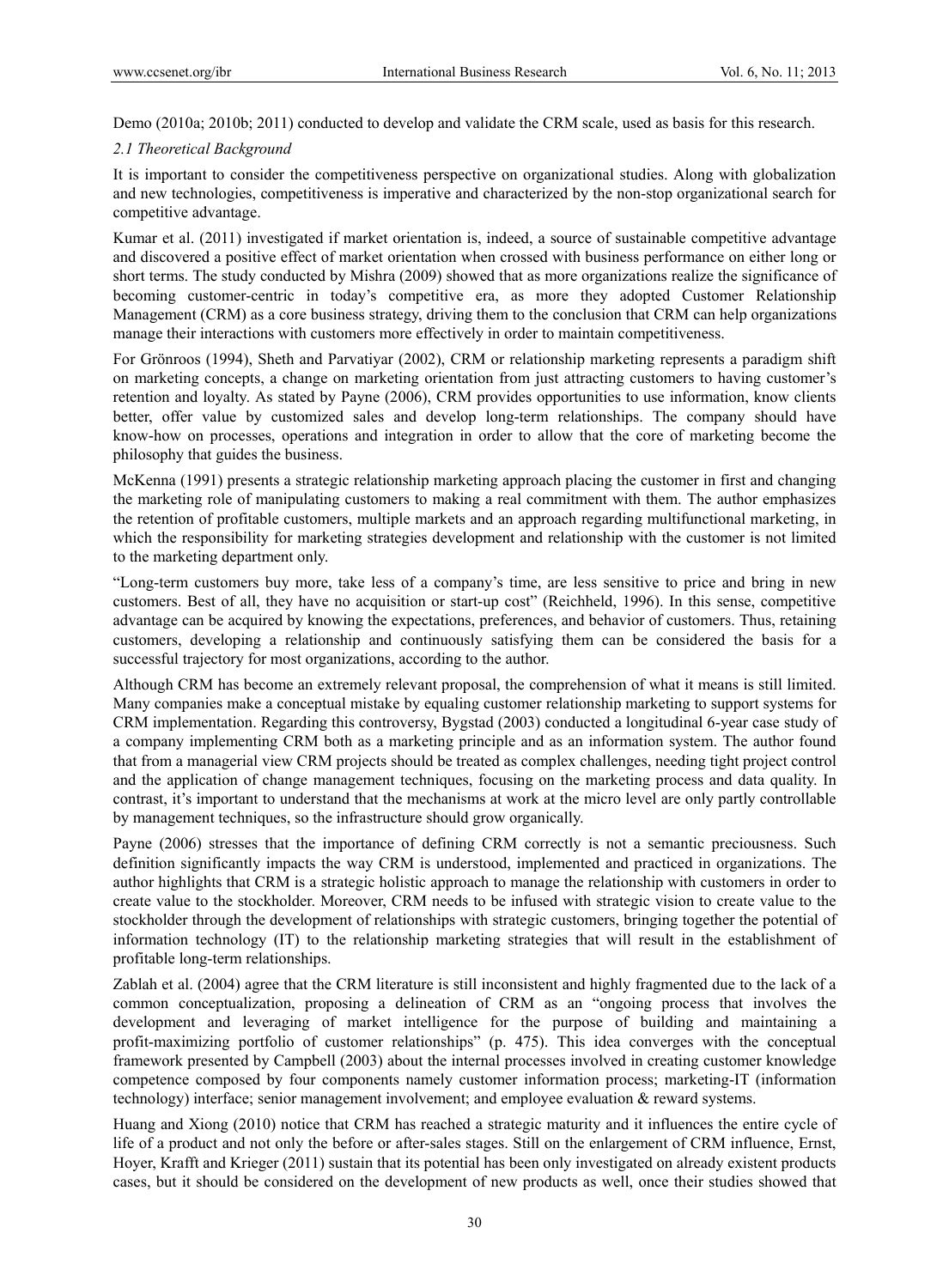CRM has a positive correlation with performance and success of new products.

Also considering that corporative culture has not been sufficiently studied on relationship marketing, Iglesias, Sauquet and Montaña (2011) presented a model of corporative culture from a CRM-oriented organization. The results showed two primary factors needed for its effectiveness: "client orientation" and "high level of care for employees". Moreover, other six-shared values (confidence, involvement, teamwork, innovation, flexibility and results orientation) also would facilitate the orientation development towards relationship marketing.

As for literature reviews regarding CRM, Ngai's (2005) first article was considered a milestone regarding the academic literature about customer relationship marketing. It analyzed 205 articles in different databases published in over 85 different academic reviews from 1992 to 2002. Ngai's (2005) study concluded for the force of CRM research, questioning about the low percentage of theoretical reviews related to CRM privacy, and predicting that the field would continue to present significant growth during the next years.

Ngai, Xiu and Chayu (2009) wrote the first academic review on the application of data mining techniques for CRM. The results showed that models of classification and association are the most commonly used in data mining regarding CRM. Besides, customer retention is the most researched area of all and the one-to-one marketing and loyalty programs are the most investigated themes.

Wahlberg et al. (2009) questioned the evolution of CRM research through time and identifying trends and research topics from 4 investigation areas: strategic CRM, analytical CRM, operational CRM and collaborative CRM. The results showed that the number of articles about CRM as a specific topic was relatively low until the end of the nineties, exactly as pointed by Ngai (2005), which confirms the aspect of novelty CRM holds on marketing research. Also, most of researches have been done on strategic CRM, which was the most popular by the end of the studied period of time. Additionally, they have found predominance of research on big companies at the expense of medium and small businesses whose characteristic must be taken into account.

Concerning CRM measures, we found some studies with scale validation that were mostly based in the works of Wilson and Vlosky (1997), Sin, Tse and Yim (2005), Agariya and Singh (2012a), and Rozzett and Demo (2010a; 2010b; 2011).Wilson and Vlosky (1997) developed a CRM scale for the business-to-business (B2B) market and Viana, Cunha Jr and Slongo (2005) adapted it for the industrial sector in Brazil. Sin, Tse and Yim (2005) validated a scale to measure the CRM dimensions practiced by the companies in the financial service sector of Hong Kong. Then, Soch and Sandhu (2008) developed a scale for CRM constructs applied to manufacturing industries in India, Wang and Feng (2008) validated a scale on CRM capability in service industries in China and Öztaysi, Sezgin and Özok (2011) proposed an instrument for the measurement of CRM processes in Turkey. Recently, Agariya& Singh (2012a; 2012b; 2013) developed a CRM Index for both insurance and banking sectors and a CRM scale for clients of Indian Public Hospitals, and Zulkifli & Tahir (2012) validated a scale for CRM practices construct consisted of six dimensions of CRM specifically for bank's customers.

Finally, Rozzett and Demo (2010a; 2010b; 2011) conducted three studies in Brazil to develop and validate a scale for the (B2C) market to assess customer's perception of relationship with companies in general. Three customized scales were adapted and validated based on Rozzett and Demo's scale: for amusement parks (Vasconcelos & Demo, 2012); for video-games (Batelli & Demo, 2012); and for beverages (Lopes & Demo, 2012).

## *2.2 Development and Validation of the Customer Relationship Management Scale in Brazil*

The studies of the development and validation of the CRMS in Brazil (Rozzett & Demo, 2010a; 2010b; 2011) were the basis for the validation in the US because it is the only one found on the literature addressed to the B2C market in general. Item generation of the CRMS validated in Brazil was based on a broad literature review regarding CRM (Ryals & Payne, 2001; Campbell, 2003; Zablah et al., 2004; Ngai, 2005; Payne, 2006; Wahlberg et al., 2009; Kumar et al., 2011), as well as on interviews with various customers from different organizations that highlighted the relevance of items concerning customers satisfaction and also loyalty intention as possibly predictors of a long-term relationship. Regarding the interviews, the analysis of categorical thematic content recommended by Bardin (2011) was used for the identification of categories and its indicators. The categories that emerged from content analysis were consistent with the most recently literature and Rozzett and Demo's (2010a, 2010b) initial pool was composed of 40 items.

As to the theoretical analysis of the items, Rozzett and Demo (2010a, 2010b) followed the steps proposed by Kerlinger and Lee (2008). At first, the items were submitted to semantic analysis and then twelve experts in the CRM field (both professors and practitioners) were exposed to the definition of the construct and to a related explanation. They were asked to assess the fit of the statements to the CRM concept. After the judges' analysis,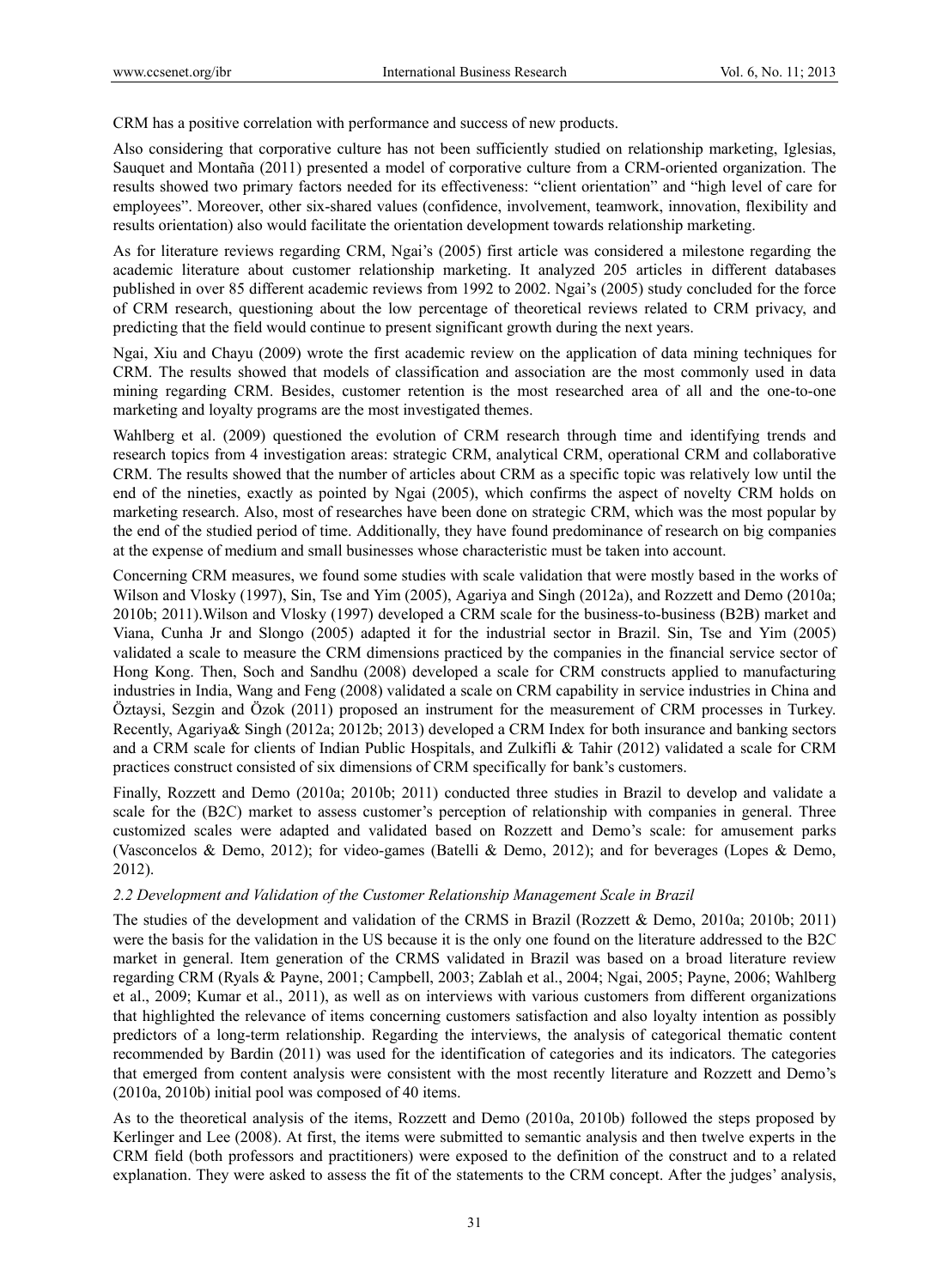the CRMS counted 26 items with a 5-point Likert scale, varying from "I totally disagree" to "I totally agree".

Thereafter, CRMS was validated through EFA (Rozzett & Demo, 2010a, 2010b). The results presented a one-factor instrument with 20 items (Rozzett & Demo, 2010a), namely the complete version, consistent with the literature review. It explained about 40% of the construct's total variance, had a Cronbach's alpha of .93 and 70% of the items ranked as excellent, very good and good, according to Comrey and Lee (1992). Nonetheless, Rozzett and Demo (2010b) validated a reduced scale with only 8 items, namely the abridged version, and presented even better indexes: 64% of total variance explained, a Cronbach's alpha of .92 and better items in terms of validity(excellent and very good items only).

Finally, Rozzett and Demo (2011) validated the CRMS, both complete and abridged versions, through confirmatory factor analysis. The complete version showed high reliability with a Jöreskog's rho greater than .70 (= .93), as proposed by Chin (1998) and a satisfactory fit, according to Kline (2011) ( $\chi^2(170) = 757.84$ , p < 0.001; NC = 4.46; CFI = .90; RMSEA = .08). The abridged version, however presented an unsatisfactory fit  $(\chi^2_{(20)} = 138.43, p \le 0.001; NC = 6.92; CFI = .96; RMSEA = .10)$ , although it has shown high reliability (  $= .92$ ).

## **3. Method**

First we present the review of the scale for application in the US, regarding its translation for English and the content validity of the items. Then, the three studies conducted for the development and validation of the Customer Relationship Management Scale (CRMS) in the United States (US) are detailed. Three different national samples were collected online using MTurk in order to ensure the presence of abroad variety of American customers. This diversification indicates sampling variability and representativeness.

Data from study 1, which had 210 participants, were used to select items based on EFA. Then, CFA was used on data obtained in study 2, which had 425 participants, to examine factor structure, as well as to provide construct validity through convergent validity. Scale reliability was assessed by Cronbach's alpha and Jöreskog's rho. Finally, data from study 3, which had 415 participants, were used to test the scale generalizability by conducting a replicative analysis on the measurement model used in study 2, and by checking if the structure obtained through the CFA remained stable in a different sample.

For the three samples, data were examined (searched for incorrect values, missing data and outliers) and the assumptions for multivariate analysis were checked, following the procedures recommended by Tabachnick and Fidell (2007) and Hair, Black, Babin, Anderson and Tatham (2009).

#### *3.1 Review of the Customer Relationship Management Scale for Application in the US*

In order to make the CRMS suitable for application in the US, the 20 items were translated to English by a specialist in translation and retranslated to Portuguese by the authors of the scale. Then, an English Professor from a university in California checked out the translation to English. Following the item generation steps proposed by Kerlinger and Lee (2008), two faculty members from the Marketing area of a Brazilian University and one faculty member and a PhD student from a University in the US served as judges to evaluate the content/validity of the items. As a result, the 20 statements remained for the application in the US, with small adaptations and a 5-point Likert scale, varying from "I totally disagree" to "I totally agree".

## *3.2 Study 1: Exploratory Factor Analysis*

The sample for this study was collected online using MTurk. Data were collected from 210 people. Of the employees, 65% were male, 63% were White or Caucasian, 55% were under the age of 26, 49.5% had a Bachelor degree, 43.5% had been customers of the companies chosen between 1 and 5 years, and 67% affirmed they purchase from the companies chosen on a weekly (33%) or monthly (34%) basis.

The final sample counted with 200 subjects. Hair et al. (2009) say that for an adequate sample size, it is necessary to have between 5 and 10 individuals for each item of the instrument. However, the authors state that any factor analysis with less than 200 individuals can hardly be considered suitable. The sample size with 200 subjects attended, therefore, both criteria.

To perform the EFA, the correlation matrix, the matrix determinant and the results of the Kaiser-Meyer-Olkin (KMO) sampling adequacy test were analyzed regarding factorability. For factor extraction, Principal Components Analysis (PCA) was used. Once the matrix was considered factorable, the eigenvalues, percentage of explained variance of each factor, scree plot graphic and parallel analysis were then examined in order to determine the quantity of factors to be extracted. After defining the quantity of factors, a Principal Axis Factoring (PAF) analysis was run using Promax rotation, since correlation among factors was expected. Cronbach's alpha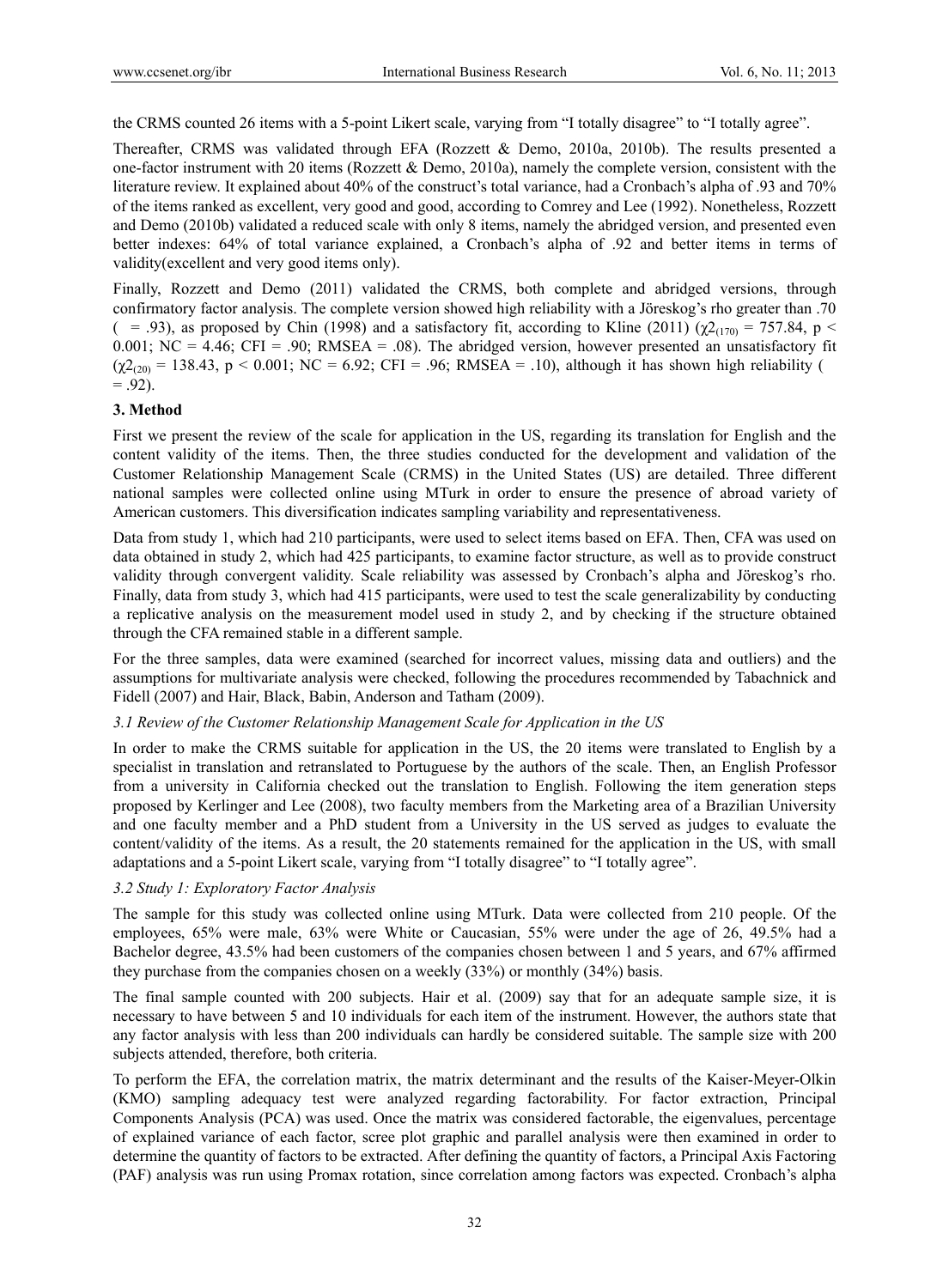was used to check reliability or internal consistency of each factor.

## *3.3 Study 2: Confirmatory Factor Analysis and Construct Validity*

The sample for this study was also collected online using MTurk. Data were collected from 425people. Of the employees, 64% were male, 55% were White or Caucasian, 45.5% were between 26 and 40 years-old, 48% had a Bachelor degree, 42% had been customers of the companies chosen between 1 and 5 years, and 49% affirmed they purchase from the companies chosen on a monthly basis.

The final sample counted with 403 subjects. Byrne (2009) and Kline (2011) state that for a CFA, an adequate sample size would be 20 subjects for variable. On the other hand, Hair et al. (2009) state that a minimum of 200 individuals is always required whereas samples much larger than 400 could make the method very sensitive. So, sample sizes approximately between 200 and 400 are recommended. The sample size with 403 subjects attended, therefore, all the criteria cited.

To determine which structure adjusts better to CRMS, its fit was evaluated by using AMOS through the following indexes: NC (normatized chi-square or chi-square value divided by the model's degrees of freedom = CMIN/DF), CFI (Comparative Fit Index) and RMSEA (Root Mean Square Error of Approximation), as recommended by Kline (2011). The internal consistency was measured through composite reliability, also known as Dillon-Goldstein's rho or Jöreskog's rho, as proposed by Chin (1998). Dillon-Goldstein's rho is a better reliability measure than Cronbach's alpha in Structural Equation Modeling, since it is based on the loadings rather than the correlations between the observed variables.

Finally, construct validity, "the degree to which a measure assesses the construct it is purported to assess" (Peter, 1981: 134), was examined in this study through convergent validity.

## *3.4 Study 3: Scale Generalizability*

The sample for this study was collected online using MTurk as well. Data were collected from 305 people. Of the employees, 61% were male, 70% were White or Caucasian, 48% were under the age of 26, 50% had a Bachelor degree, 41.4% had been customers of the companies chosen between 1 and 5 years, and 41% affirmed they purchase from the companies chosen on a monthly basis.

The final sample counted with 404 subjects. Byrne (2009) and Kline (2011) state that for a CFA, an adequate sample size would be 20 subjects for variable. On the other hand, Hair et al. (2009) state that a minimum of 200 individuals is always required whereas samples much larger than 400 could make the method very sensitive. The sample size with 403 subjects attended both criteria.

#### **4. Results**

This section presents the results of exploratory factor analysis, confirmatory factor analysis, construct validity and scale generalizability.

#### *4.1 Exploratory Factor Analysis*

The analyses' results confirmed the matrix high factorability to perform the exploratory factor analysis. KMO was 0.931, classified by Kaiser (1974) as marvelous. The determinant of the matrix was extremely close to zero indicating that the number of factors is lower than the number of items. Through Principal Components Analysis, it was possible to decide how many factors would be extracted. The analysis of the criteria adopted (eigenvalues greater than 1.0, explained variance percentage of each factor above 3%, scree plot graphic visual analysis and parallel analysis) brought us to a one-factor solution, with a possibility of a two factors solution, according to the eigenvalues and explained variance percentage criteria.

When running the Principal Axes Factoring (PAF) analysis for two factors, we found a high-significant correlation between them  $(r = 0.744)$ , indicating the presence of a second order factor. Therefore, we opted for the one-factor solution. After 4 iterations, the CRMS resulted in a one-factor scale with 14 items, compatible with the theoretical review done, explaining 50% of the construct's total variance, which can be considered worthy, especially for one-factor structures.

The validity or quality of the items that composed each factor was also analyzed based on Pasquali's (2010) statement that a valid item is the one that well represents the factor, that is, an item with a good factor loading. The minimum acceptable load was .50 (Hair et al., 2009). Comrey and Lee (1992) classified items with loadings higher above or equal .71 as excellent; above or equal .63 as very good; above or equal .55 as good; above or equal .45 as reasonable; and above or equal .32 as poor. Thus, as to the items' quality, 100% of them were classified as excellent, very good and good.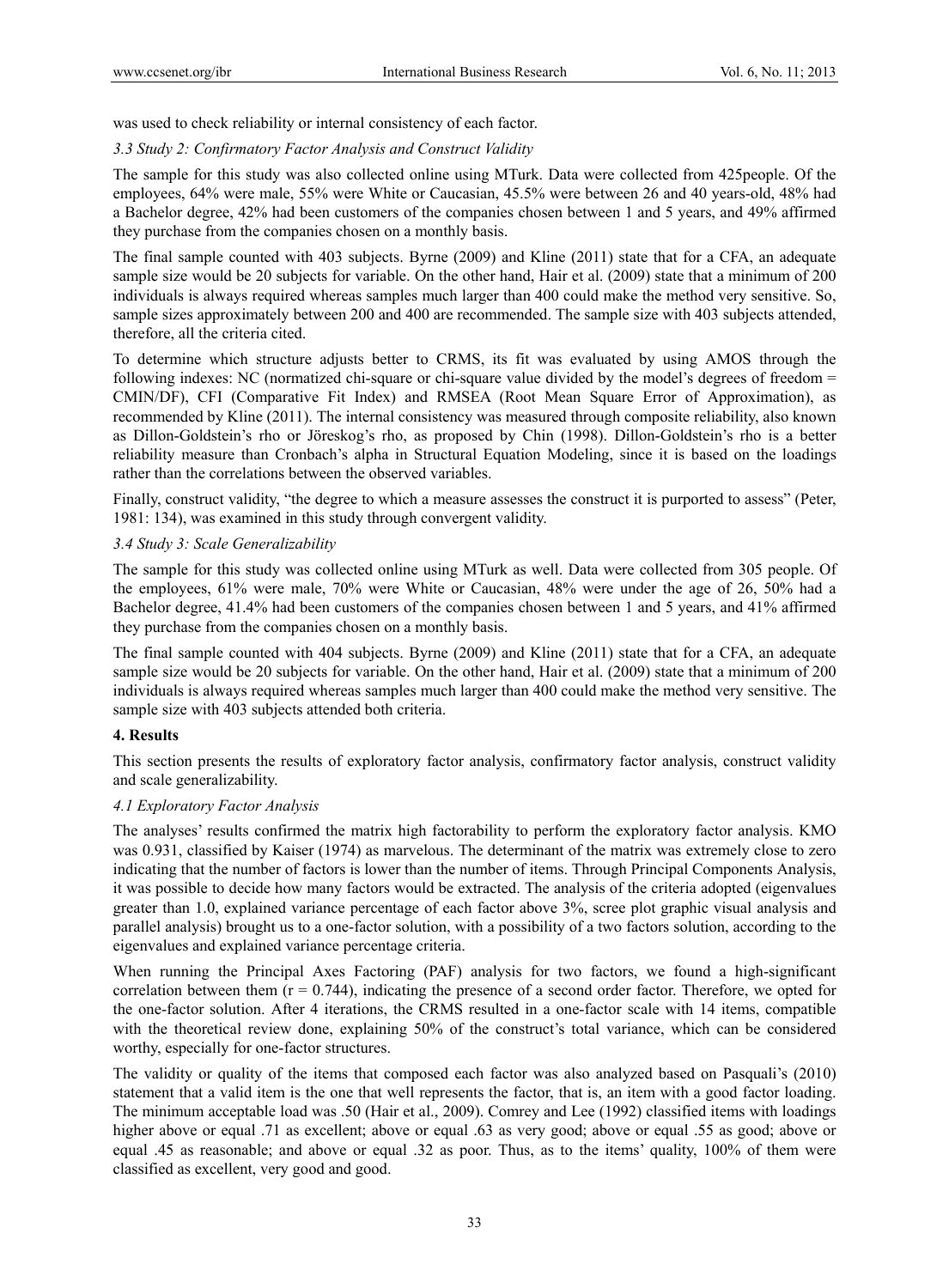Concerning the reliability, internal consistency or precision of the factors, Pasquali(2010) states that values above .70 indicate that the scale is reliable, while values above.80 indicate good reliability (Field, 2009). Nunnally and Bernstein (1994) say that "in the early stages of predictive or construct validation research," it may be satisfactory to "have only modest reliability, e.g., .70". For other scenarios, Nunnally and Bernstein (1994) go on to state that .80 or even .90 may be required. Peterson's (1994) meta-analytical study on Cronbach's alpha showed that reliable alphas have a .77 mean and .79 median.

The CRM scale showed high reliability, with alpha coefficient equals to .92, following the threshold recommended by authors such as Nunnally and Bernstein (1994), and Peterson (1994). Table A1 in Appendix Asummarizes the main information of the scale.

By comparing the CRM scales (both complete and abridged versions) validated in Brazil and the CRMS validated in US, regarding reliability, number of items and validity, it's possible to see similar parameters, as shown on Table 1, driving us to the conclusion that the one-factor structure validated in two different versions in Brazil remained stable when validated in a different country, being suitable for application in US organizations.

|                          | <b>CRMS</b><br><b>BRAZIL</b><br>complete<br>version $(2010)$ | <b>CRMS</b><br>BRAZIL<br>abridged<br>version $(2010)$ | <b>CRMS US (2012)</b>                               |  |
|--------------------------|--------------------------------------------------------------|-------------------------------------------------------|-----------------------------------------------------|--|
| Reliability              | $\alpha = 93$                                                | $\alpha = 92$                                         | $\alpha = 92$                                       |  |
| Number of items          | 20                                                           | 8                                                     | 14                                                  |  |
| Quality of items         | 70% classified as excellent, very<br>good and good           | $100\%$ classified as<br>excellent<br>and very good   | 100% classified as excellent, very good<br>and good |  |
| Total variance explained | 40%                                                          | 64%                                                   | 50%                                                 |  |

Table 1. Comparison among Brazilian and American CRM scales

#### *4.2 Confir rmatory Factor r Analysis and d Construct Val lidity*

According to Kline (2011), values that indicate satisfactory adjust for a model are: for NC (CMIN/DF), values 2.0 or 3.0 or, at most, up to 5.0; for CFI, values greater than .90 and for RMSEA, values lower than .05 or up to .08. The one-factor structure model (Figure 1) had 43 parameters and presented a satisfactory fit ( $\chi^2$ <sub>(77)</sub> =  $256.02$ ,  $p < 0.001$ ; NC = 3.32; CFI =.95; RMSEA = .07), confirming the structure obtained through the exploratory factor analysis. The factor loadings of the items in this confirmatory validation were between .58 and .84, which means high-quality items, according to Comrey and Lee (1992).



Figure 1. CRM latent variable

 $\chi^{2}$ <sub>(77)</sub> = 256.02, p<0.001 NC=3.32; CFI =.95; RMSEA=.07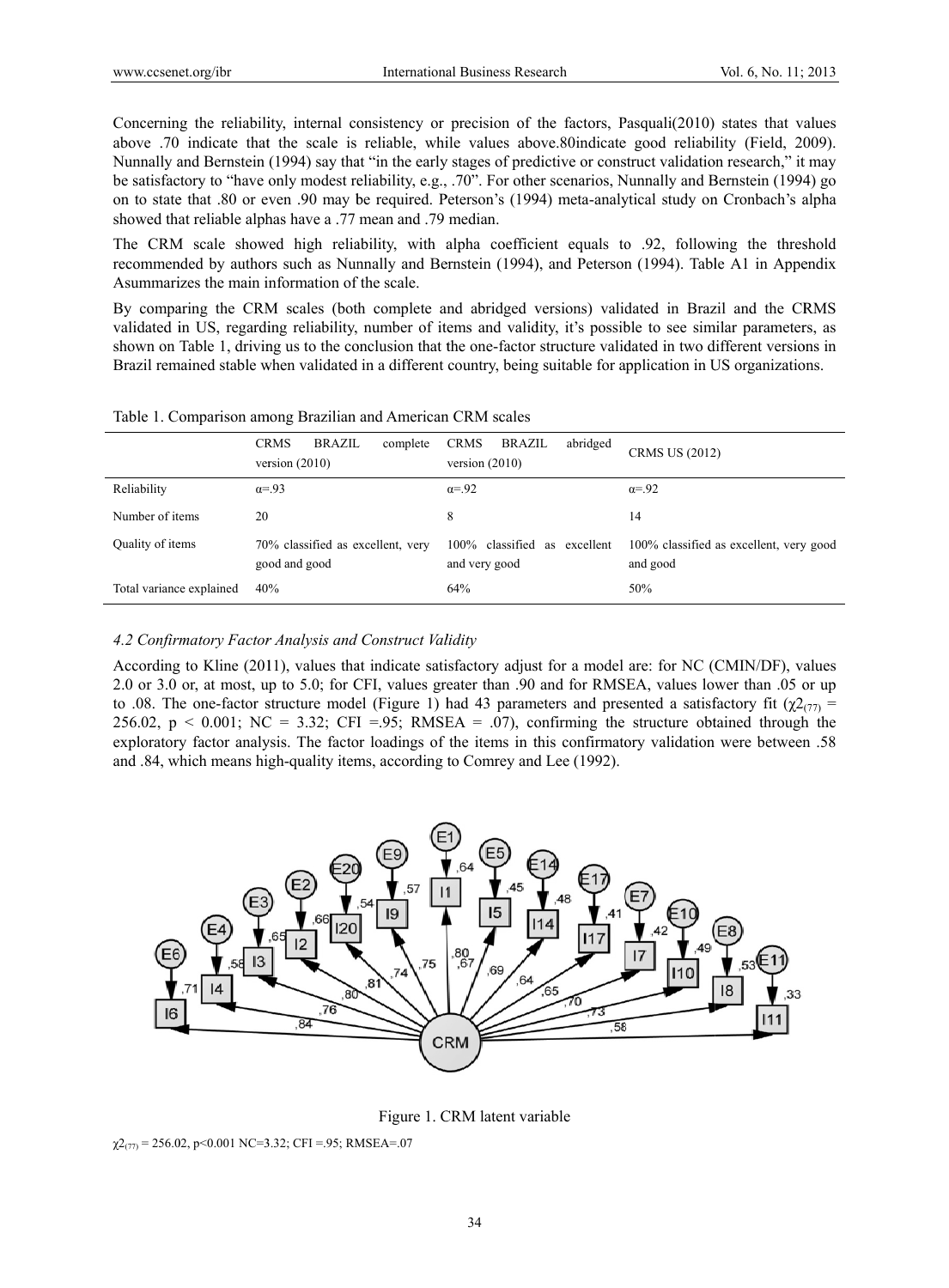The result of this analysis suggested that Customer Relationship Management for the American customers is a unidimensional construct. It is important to emphasize that, in the confirmatory analysis, the same one-factor structure of 14 items were kept, in agreement with the reviewed literature and with the exploratory validation, such that the interpretation of the items is the same displayed in Table 1. At last, the originated results confirmed the CRMS' validation by showing the conceptual suitability of the structure obtained in the exploratory analysis and satisfactory fit.

By comparing the fits provided in the Brazilian models (complete and abridged versions) to the fit obtained in the American sample, we observe, in general, better fit and indexes in the American model with 14 items. In addition, chi-square difference was significant, indicating that the American model is indeed better than the Brazilian ones. Table 2 shows this comparison.

|                      | <b>BRAZILIAN COMPLETE MODEL</b>                     | <b>BRAZILIAN ABRIDGED</b>                | <b>AMERICAN MODEL</b> |  |
|----------------------|-----------------------------------------------------|------------------------------------------|-----------------------|--|
|                      | $(20$ items)                                        | <b>MODEL</b> (8 items)                   | $(14$ items)          |  |
| CMIN or $\chi^2$ (p) | 757.84 (p<0.001)                                    | 138.43 ( $p<0.001$ )                     | 256.02 ( $p<0.001$ )  |  |
| Df                   | 170                                                 | 20                                       | 77                    |  |
| NC $(\chi 2/df)$     | 4.46                                                | 6.92                                     | 3.32                  |  |
| <b>RMSEA</b>         | .08                                                 | 0.10                                     | .07                   |  |
| <b>CFI</b>           | .90                                                 | 0.96                                     | .95                   |  |
| $\Delta \chi^2$      | $\Delta \chi^2$ <sub>(93)</sub> = 501.82, p < 0.001 | $\Delta \chi^2_{(57)} = 117,59, p<0.001$ |                       |  |

#### Table 2. Comparison of Brazilian and American models for CRM

#### 4.2.1 Reliability Assessment

To assess the reliability of the CRM scale, Jöreskog's rho was computed. Chin (1998) recommends that acceptable scores for the Jöreskog's rho should be greater than 0.7. The result was very satisfactory, presenting a Jöreskog's rho of .94.

#### 4.2.2 Construct Validity

Construct validity is the degree to which a set of measured items actually reflects the theoretical latent construct that those items are supposed to measure (Hair et al., 2009). In this study, the construct validity of the CRMS was examined by assessing convergent validity.

Convergent validity refers to the degree of agreement in two or more measures of the same construct. According to Hair et al. (2009), there are several indicators of convergent validity, for example, examining factor loadings, the reliability of the factors and the variance extracted.

The reliability of the one factor was above .70 ( $= .94$ ), indicating appropriate convergence (Hair et al., 2009). In addition, all items of the CRM measure loaded significantly positive on their specified factor (see Figure 1). Moreover, all 14 items had loadings over .5 (Hair et al., 2009), which is indeed a test of convergent validity of the scale. Finally, according to Hair et al. (2009), variances extracted over .5 (or 50%) are a good rule suggesting appropriate convergence. The extracted variance for the CRMS was .53 (or 53%), attesting convergent validity. We may thus state that the CRM scale validated in US possessed convergent validity.

#### *4.3 Scale Generalizability*

Even though our proposed factorial structure has a good fit with the data (Figure 1) and we have used a broad sample from various American costumers, we recognize that the results could be specific to this particular sample. Although it can be said that the sample represents a cross-section of a large number of customers, the generalizability of the CRMS could be still questionable. To provide evidence on generalizability of CRMS, a replicative study on a wide and different sample is essential. Then, we use the measurement model shown on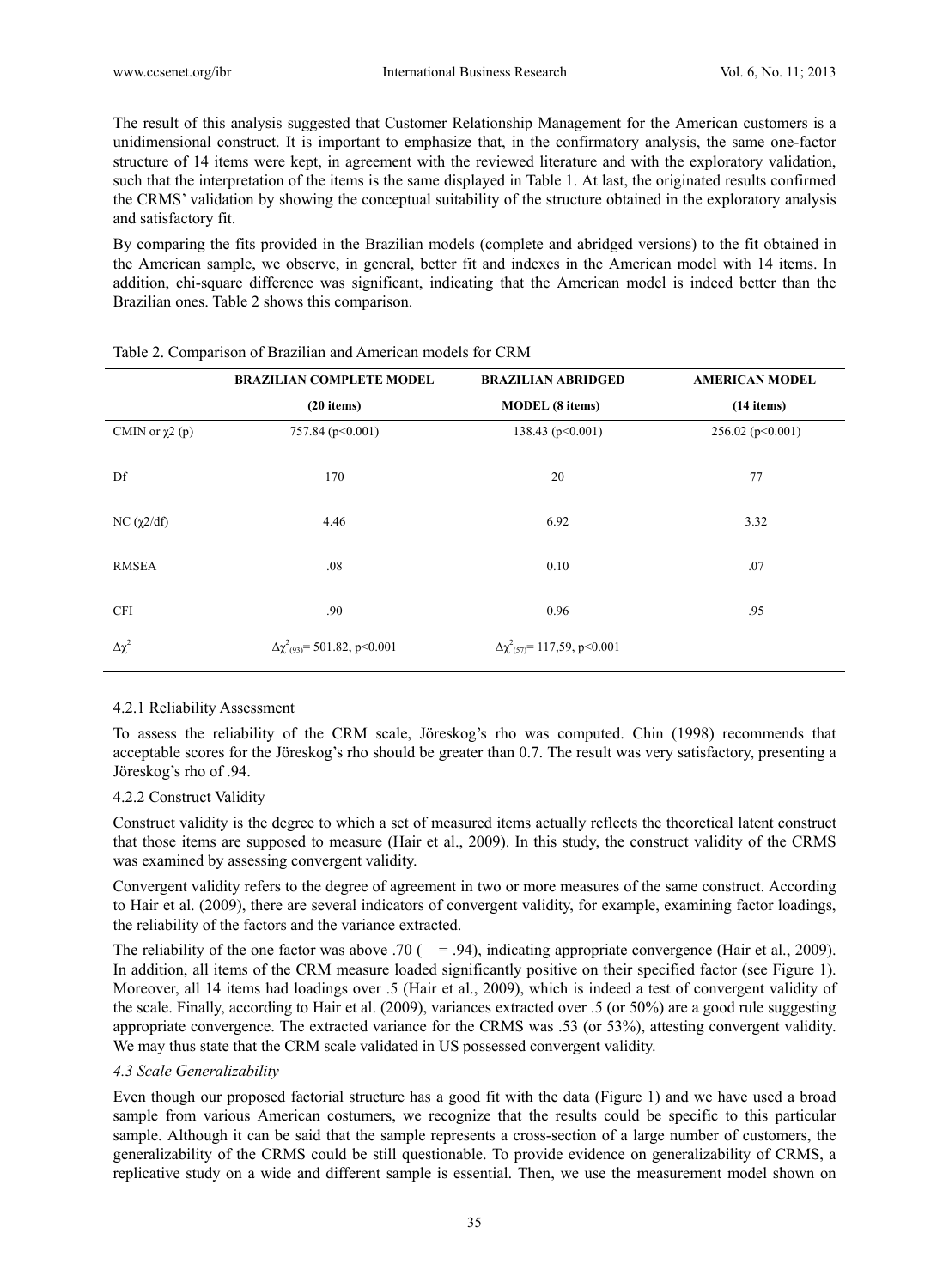Figure 1 with the study 3 sample to test the scale generalizability.

As far as the measurement model is concerned, the data in this study exhibit a satisfactory level of fit with43 parameters  $(\chi^2(\gamma)$ =275.31, p < 0.001; NC=3.57; CFI =.94; RMSEA =.08) and is shown in Figure 2. Moreover, all 14 items were significant and loaded as predicted on their factor. These results provide further evidence to suggest that the proposed scale validated in this study is a reliable operational measure for CRM in the American culture.

To sum up, the results are encouraging in terms of scale generalizability. The 14-item CRM scale proposed in this study was found to have a high degree of reliability and validity and so it can be used to properly understand what aspects American customers consider relevant in their relationship with companies in general and that might influence their shopping experiences, satisfaction and loyalty as well. These results will help both consumer behavior scientists and companies managers better understand how to meet customer's needs in order to deliver high-value products and services and get their loyalty through a long-term and profitable relationship.



Figure 2. Scale Generalizability

 $\chi^{2}$ <sub>(77)</sub> = 275.31, p < 0.001 NC = 3.57; CFI = .94; RMSEA = .08

#### **5. Discuss sion**

This section discusses the theoretical consistency of the scale validated in the study, academic and managerial implications of the results obtained and also points out limitations and directions for further research.

#### 5.1 Theoretical Consistency of the Customer Relationship Management Scale (CRMS)

This paper reports three studies conducted on the development and validation of a measure of CRM from an American costumers' perspective. The CRMS was found to have a high degree of reliability and construct validity. Although the numbers resulted from the previous analyses performed were very satisfactory, it is also necessary to analyze CRMS's theoretical consistency or validity from the revised literature, verifying if the scale's items are coherent with the theoretical concepts used to support it.

Kerlinger and Lee (2008) have said that it is not appropriate to hold an item that has only mathematic meaning, for the factor must be relevant in the scientific theoretical context. Furthermore, validity of expression must be established before any theory test when using CFA, because without an understanding of the content or meaning of each item, it is impossible to express and correctly specify a theory of measurement (Hair et al., 2009).

All items of the CRMS have theoretical support indeed, and are relevant to the customer relationship assessment. The item with the highest factor loading, regarding respectful treatment to the client, is sustained by Demo et al. (2011) who also argue that buying experiences must go beyond the mere satisfaction of customer needs. In fact, in order to exceed customer's expectations, a company must provide experiences that positively surprise them on a recurring basis so that a long-term relationship can be established. The authors also highlight that companies should be concerned about making their customers feel important and unique and the offer of a personalized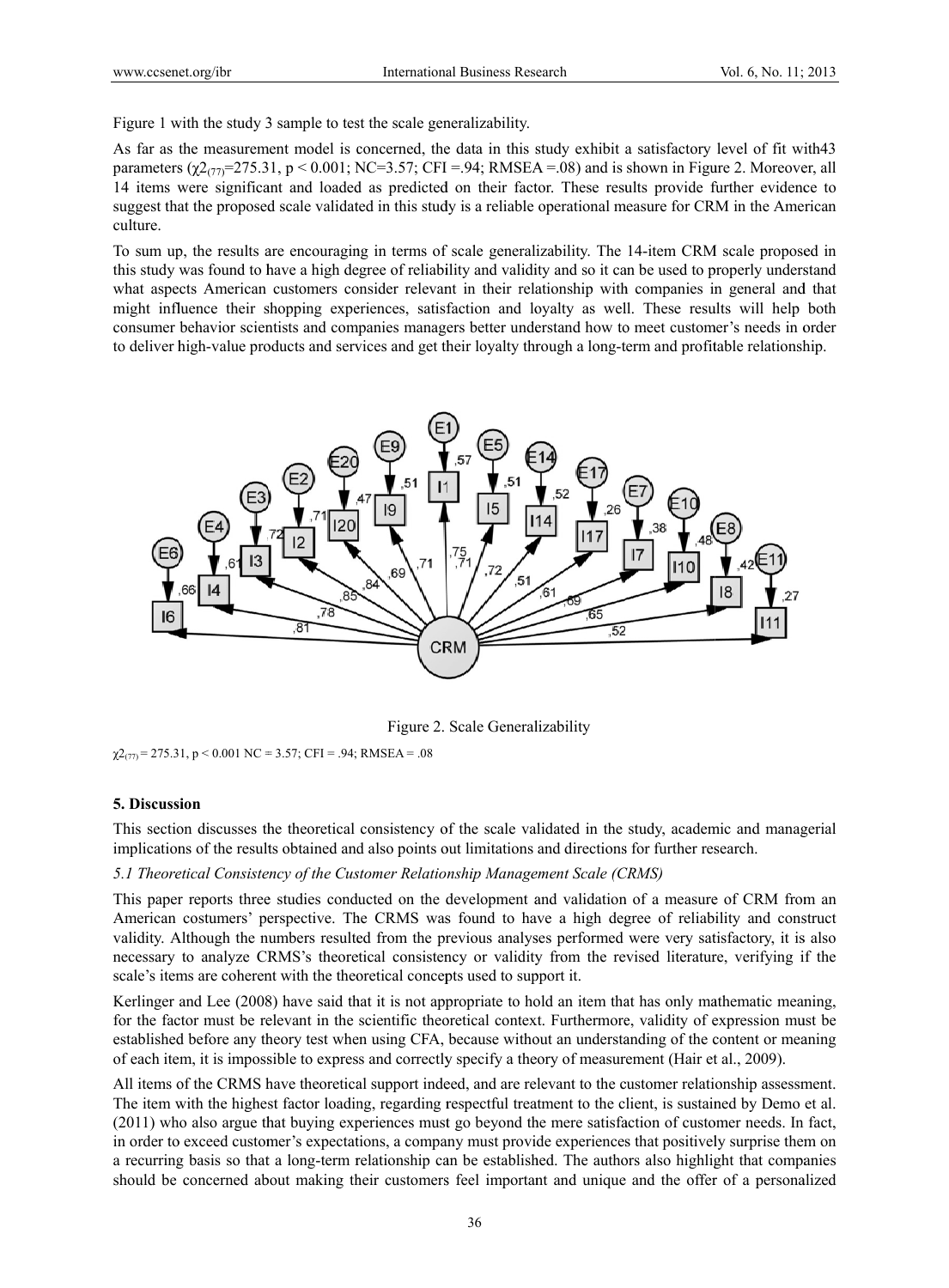service is, in this matter, a relevant indicator. Furthermore, customers' identification with the company can be a useful indicative of their appreciation and loyalty to it (Demo & Ponte, 2008).

The item regarding repurchase intention was ratified as an indicator of relationship, confirming what Ravald and Grönroos (1996) and Reichheld and Sasser (1990) affirmed about repurchase intention as a loyalty index. The item related to trust endorse the ideas of authors as Brei and Rossi (2005), Sirdeshmukh, Singh and Sabol (2002), and Morgan and Hunt (1994) who discuss trust as a key point in relational exchanges and as having an important role in reducing the asymmetry in the company-customer relationship to make it long lasting. Additionally, Demo et al. (2011) argue that a company only earns customers' confidence when their problems and demands are efficiently solved.

The item concerning recommendation of a company to friends and family, in turn, reinforces Payne's (2006) statement that loyal customers not only buy repeatedly, but also go a step further recommending the company to new customers. These recommendations reduce future customers' acquisition costs (Ravald & Grönroos, 1996).

Moreover, Payne (2006) attests that relationships are developed to the extent that the parties know each other. Hence the importance of companies' efforts to get to know their customers preferences, questions and suggestions. Additionally, authors such as Sheth and Parvatiyar (2002), and Payne (2006) point out that loyalty should be rewarded—which is translated into one of the items of the scale.

Finally, items that address important aspects of the business-to-consumer relationship, as product quality, cost-effective and facilities (either physical or virtual) must be constantly evaluated as suggested by Grönroos (1994) and McKenna (1991).

Table 3 summarizes the 14 items of the CRMS and their theoretical background.

| Item                                                                                                            | <b>Theoretical Background</b>                                                         |
|-----------------------------------------------------------------------------------------------------------------|---------------------------------------------------------------------------------------|
| 16. This companytreats its customers with respect.                                                              | Demo and Ponte (2008)                                                                 |
| I4. My shopping experiences with this companyare better than I expected.                                        | Demo, Rozzett, Ponte, Ferreira and Mendes (2011)                                      |
| 13. This company treats meas an important customer.                                                             | Demo and Ponte (2008)                                                                 |
| I2. Irecommend this company to friends and family.                                                              | Ravald and Grönroos (1996), Payne (2006)                                              |
| I1. Thiscompanydeservesmytrust.                                                                                 | Brei and Rossi (2005), Sirdeshmukh, Singh and Sabol (2002),<br>Morgan and Hunt (1994) |
| 19. This company solves problems efficiently.                                                                   | Demo, Rozzett, Ponte, Ferreira and Mendes (2011)                                      |
| I20. The products/services sold by this company are high quality.                                               | Grönroos (1994), McKenna (1991)                                                       |
| 15. I identify myself with this company.                                                                        | Demo and Ponte (2008)                                                                 |
| I4. I'm willing to buy other products/services from this company.                                               | Ravald and Grönroos (1996), Reichheld and Sasser (1990)                               |
| 17. This company offers personalized customer service.                                                          | Demo and Ponte (2008)                                                                 |
| 110. This company tries to get to know my preferences, questions and<br>suggestions.                            | Payne (2006)                                                                          |
| I17. This company has good facilities (either physical, in case of stores,<br>or virtual, in case of websites). | Grönroos (1994), McKenna (1991)                                                       |
| I8. The products/services sold by this company are a good value (the<br>benefits exceed the cost).              | Grönroos (1994), McKenna (1991)                                                       |
| I11. This company rewards my loyalty.                                                                           | Sheth and Parvatiyar (2002), Payne (2006)                                             |

Thereafter, we might affirm that CRMS's 14 items indeed have theoretical support, greatly corresponding to the literature reviewed throughout this paper.

The items of the Customer Relationship Management Scale developed and validated in Brazil by Rozzett and Demo (2010a; 2010b; 2011) were the basis for the validation conducted in the US. The comparison between the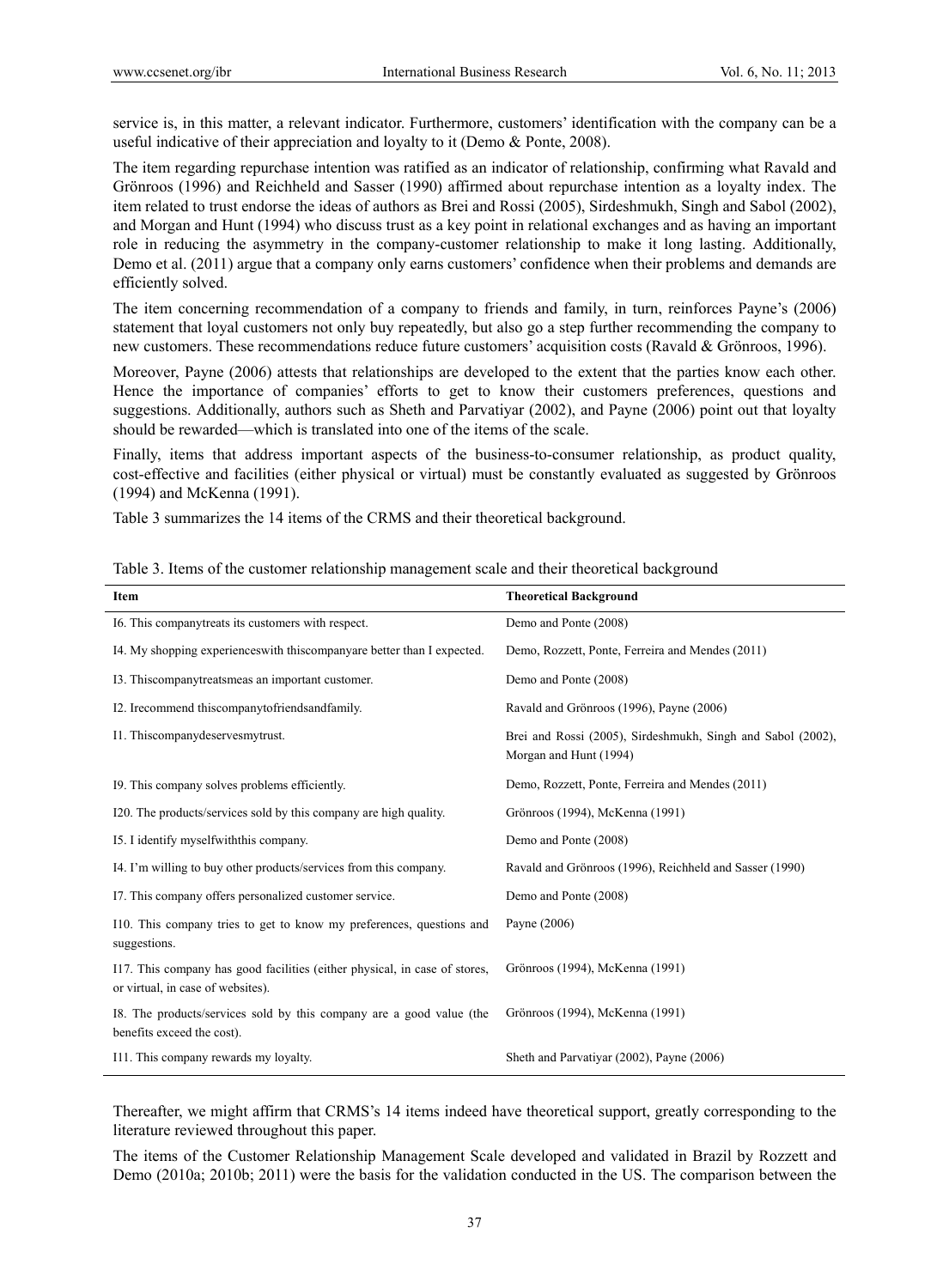scales, regarding the exploratory and the confirmatory factor analyses, drove us to the conclusion that the one-factor structure validated in Brazil remained stable in the American sample with respect to its validity and reliability, but the model validated in the US presented a leaner structure compared to the Brazilian complete version.

We should emphasize that respondents' questionnaire fatigue contributes to the response rate (Saunders, Lewis & Thornhill, 2009) and therefore shorter questionnaires may have a greater response rate. The problem with the Brazilian abridged version (8 items) is that its few numbers of items could probably compromise the comprehensiveness of the construct. Pasquali (2010) argues that a construct with about 15 or 20 items with good factor loadings is reliably stable and well represented. Besides, the 14-item-measurement model used to run the CFA, through the structure equation modeling, also showed better fit than both the 20-item-model and the 8-item-model, indicating that the American version of CRMS could be more suitable for test in other countries and cultures.

In sum, the three studies performed in this paper produce a one-factor measure for CRM with reliability, construct validity and theoretical consistency that may be used in the US to assess the relationship between customers and companies.

#### *5.2 Academic and Managerial Implications*

The present study makes both academic and practical contributions, and we suggest several applications for the research.

First, it is an attempt to develop a lean model of CRM specifically designed for the B2C market. Second, by exploring the strategic nature of CRM we attempted to provide a clearer conceptualization of the construct. Third, we found empirical evidence that the CRM scale validated in the US is both reliable and valid constituting a measure that can be used in relational studies from both Marketing and Consumer Behavior fields. This leads us to a new purpose of how CRM aspects can be managed in order to provide superior organizational outcomes.

As to the managerial implications, our scale might be used as an instrument of evaluation to help managers better understand how to meet client's needs in order to deliver high-value products and services and get their loyalty through a long-term and profitable relationship. Beyond, there is theoretical and empirical evidence that CRM is a critical success factor for business performance (e.g., Ryals & Knox, 2001; Ryals & Payne, 2001; Sheth & Sisodia, 2001; Sheth & Sisodia, 2002; Sin, Tse & Yim, 2005; Huang & Xiong, 2010, Ernst et al., 2011). Consequently, the CRMS may support managers decision-making and problem-solving regarding identification of CRM areas where specific improvements are needed in order to achieve better organizational outcomes.

#### *5.3 Limitations and Directions for Future Research*

Our proposal represents a first attempt to develop and test a CRM scale designed specifically for the B2C market. The first limitation is that the present findings are therefore indicative rather than conclusive. In spite of the scale's validation in Brazil, it would be useful to further assess its generalizability to other business environments such as European and Asian countries.

Another limitation is the cross-sectional nature of the data. Even by running the CRM structure obtained through factor analysis in a different sample in order to attest the scale's generalizability, the development of a time-series database and testing of the CRM structure validated here in a longitudinal framework would provide a refinement of the scale and also an improvement of some of its indexes obtained through confirmatory factor analysis (e.g., NC and RMSEA). Continued validations of the CRMS is recommended based on further research about new CRM trends, perspectives and also contemplating changes in business environments.

In this meaning, there could be a need of alteration or even deletion of original items. Additionally, items representing aspects of CRM very disclosed and mentioned as important in literature could be included in further validations, such as: the existence of communication channels for customers' complaints and suggestions (e.g., toll free, online customer service, etc), the encouragement of interaction among its customers (e.g., events, Facebook, etc), the offering of convenience to the customers (e.g., online services, home delivery, 24-7 customer service), the importance of the company be socially and environmentally friendly, if there are competitors to the company that have the same importance to its clients, the disclosure of information about the companies' policies, projects, products/services and new releases, and so forth.

#### **6. Conclusion**

We may conclude, in spite of the limitations pointed, that the main objective of this study was reached and an instrument to assess what aspects American customers rank as relevant regarding CRM was produced showing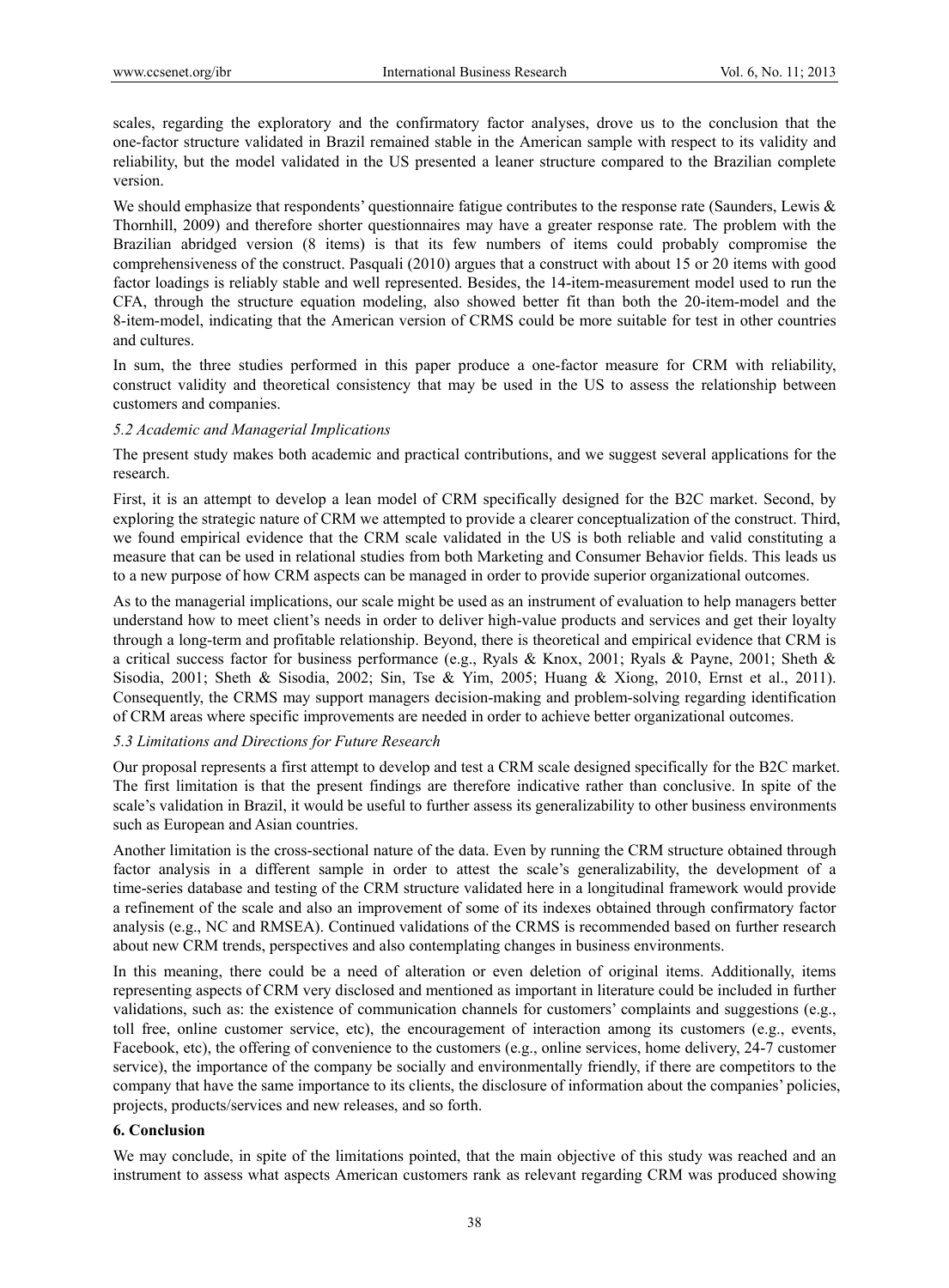theoretical consistency, reliability, construct validity. Considering the increasing research attention to the new strategic role of CRM in organizations, this study provides an operational measure of it. The findings found here are not intended to be conclusive or limiting but offer a useful starting point from which further theoretical and empirical research of customer relationship management in the B2C market can be built.

#### **Acknowledgement**

We would like to thank the Brazilian National Counsel of Technological and Scientific Development (CNPq) for the grant that funded this research.

#### **References**

- Agariya, A. K., & Singh, D. (2012a). CRM Scale development & validation in Indian insurance sector. *Journal of Internet Banking and Commerce, 17*(2), 1–21.
- Agariya, A. K., & Singh, D. (2012b). CRM Index development and validation in Indian banking sector. *International Journal of Customer Relationship Marketing and Management, 3*(2), 10–32. http://dx.doi.org/10.4018/jcrmm.2012040102
- Agariya, A. K., & Singh, D. (2013). CRM scale development and validation scale in Indian public hospitals. *Journal of Health Management, 15*(2), 275–291. http://dx.doi.org/10.1177/0972063413489035
- Bardin, L. (2011). *Análise de conteúdo*. Lisboa: Edições 70.
- Batelli, L. S., & Demo, G. (2012, October). Desenvolvimento e validação de uma escala para avaliar o relacionamento entre os jogadores e os jogos do Nintendo Wii. *Anais do Encontro Nacional de Engenharia de Produção*, Bento Gonçalves, RS, Brazil.
- Brei, V. A., & Rossi, C. A. (2005). Confiança, valor percebido e lealdade em trocas relacionais de serviço: um estudo com usuários de internet banking no Brasil. *Revista de Administração Contemporânea, 9*(2), 152–163. http://dx.doi.org/10.1590/S1415-65552005000200008
- Bygstad, B. (2003). The implementation puzzle of CRM systems in knowledge-based organizations. *Information Resources Management Journal, 16*(4), 33–45. http://dx.doi.org/10.4018/irmj.2003100103
- Byrne, B. M. (2009). *Structural equation modeling with AMOS: basic concepts, applications, and programming* (2nd ed.). New York: Routledge.
- Campbell, A. J. (2003). Creating customer knowledgement competence: managing customer relationship management programs strategically. *Industrial Marketing Management*, *32*, 375–383. http://dx.doi.org/10.1016/S0019-8501(03)00011-7
- Chin, W. W. (1998). The partial least squares approach for structural equation modeling. In G. A. Marcoulides (Ed.), *Modern methods for business research* (pp. 295–236). London: Lawrence Erlbaum Associates.
- Comrey, A. L., & Lee, H. B. (1992). *A first course in factor analysis* (2nd ed.). Hillsdale, NJ: Lawrence Erlbaum Associates.
- Demo, G., & Ponte, V. (2008). *Marketing de relacionamento (CRM): Estado da arte e estudos de casos.* Brasília, Brazil: Atlas.
- Demo, G., Rozzett, K., Ponte, V., Ferreira, L. A., & Mendes, N. M. D. (2011). Marketing de Relacionamento (CRM): Estado da arte, produção nacional na primeira década do milênio e agenda de pesquisa. *Encontro da Associação Nacional de Pós-Graduação e Pesquisa em Administração*, Rio de Janeiro, RJ, Brazil, 30.
- Ernst, H., Hoyer, W., Krafft, M., & Krieger, K. (2011). Customer relationship management and company performance: the mediating role of new product performance. *Journal of the Academy of Marketing Science, 39*(2), 290–306. http://dx.doi.org/10.1007/s11747-010-0194-5
- Field, A. (2009). *Discovering statistics using SPSS* (3rd ed.). Thousand Oaks, CA: Sage.
- Grönroos, C. (1994). From marketing mix to relationship marketing. *Management Decision*, *32*(2), 4–20. http://dx.doi.org/10.1108/00251749410054774
- Hair, J. F., Black, W. C., Babi, B. J., Anderson, R. E., & Tatham, R. L. (2009). *Análise multivariada de dados* (6th ed.). Porto Alegre: Bookman.
- Huang, J., & Xiong, W. (2010). The effect of win-back investment on lost consumers' intention of reinitiating relationship. *Frontiers of Business Research in China, 4*(3), 485–497. http://dx.doi.org/10.1007/s11782-010-0107-y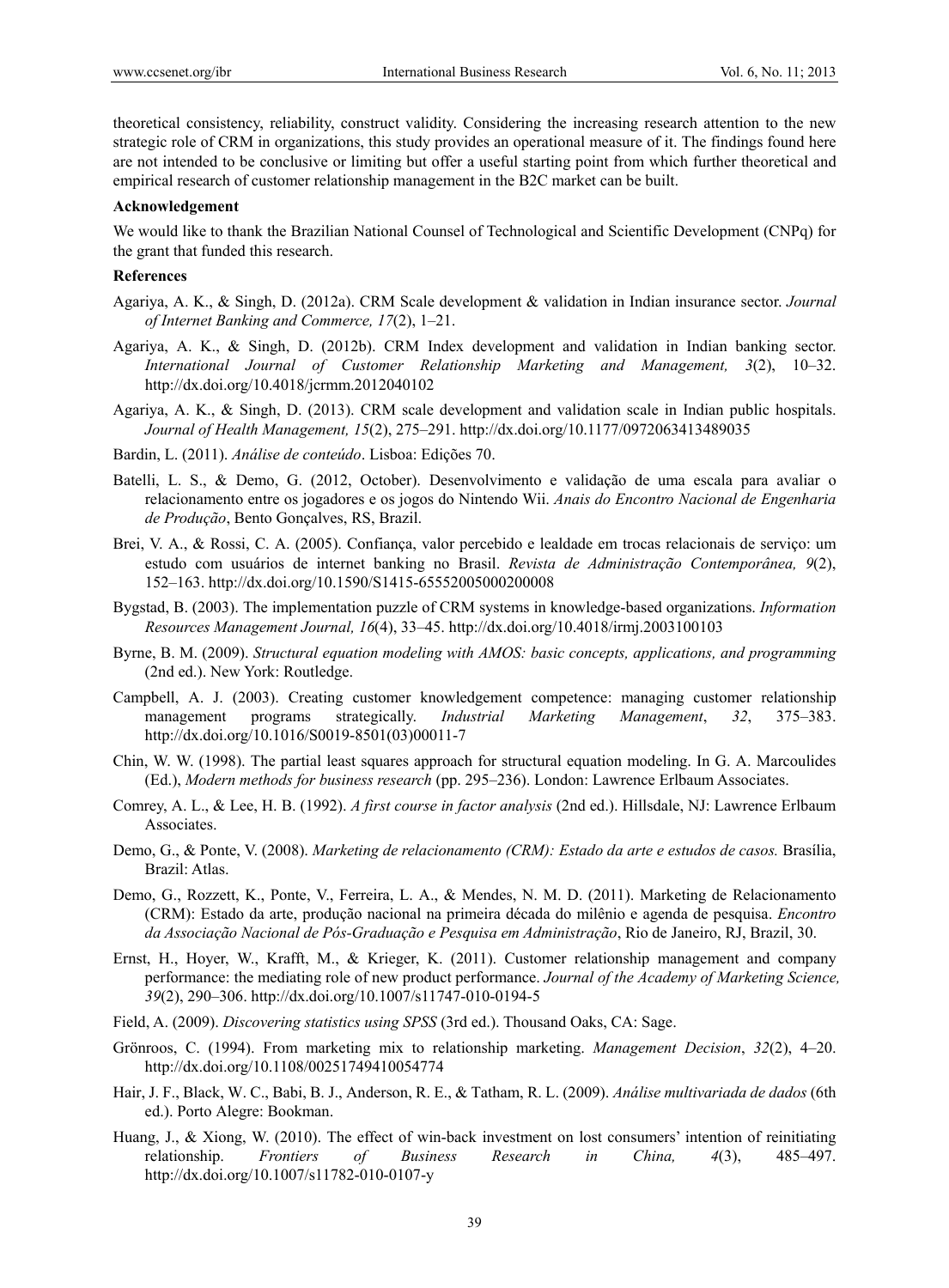- Iglesias, O., Sauquet, A., & Montaña, J. (2011). The role of corporate culture in relationship marketing. *European Journal of Marketing, 45*(4), 631–650. http://dx.doi.org/10.1108/03090561111111361
- Kaiser, H. F. (1974). An index of factorial simplicity. *Psychometrika*, *39*(1), 31–36. http://dx.doi.org/10.1007/BF02291575
- Kerlinger, F. N., & Lee, H. B. (2008). *Foundations of behavioral research* (5th ed.). Independence, KY: Wadsworth Thomson.
- Kline, R. B. (2011). *Principles and practice of structural equation modeling* (3rd ed.). New York: The Guilford Press.
- Kumar. V., Jones, E., Venkatesan, R., & Leone, R. P. (2011). Is market orientation a source of sustainable competitive advantage or simply the cost of competing? *Journal of Marketing, 75*(1), 16–30. http://dx.doi.org/10.1509/jmkg.75.1.16
- Lopes, C., & Demo, G. (2012). Desenvolvimento e validação das escalas de relacionamento com clientes da cerveja Skol e do guaraná Antarctica. *Anais do Encontro de Marketing da ANPAD,* Curitiba, PR, Brazil.
- McKenna, R*.* (1991). *Relationship marketing.* Menlo Park, CA: Addison-Wesley.
- Menard, S. (2002). *Applied logistic regression analysis*. Thousand Oaks, CA: Sage.
- Mishra, A., & Mishra, D. (2009). Customer Relationship Management: implementation process perspective. *Acta Polytechnica Hungarica*, *6*(4), 83–99.
- Morgan, R. M., & Hunt, S. D. (1994). The commitment-trust theory of relationship marketing. *Journal of Marketing, 58*, 20–38. http://dx.doi.org/10.2307/1252308
- Myers, R. (1990). *Classical and modern regression with applications* (2nd ed.). Boston: Duxbury.
- Ngai, E. W. T. (2005). Customer relationship management research (1992–2002): an academic literature review and classification. *Marketing Intelligence & Planning*, *23*(6–7), 582–605. http://dx.doi.org/10.1108/02634500510624147
- Ngai, E. W. T., Xiu, L., & Chau, D. C. K. (2009). Application of data mining techniques in customer relationship management: A literature review and classification. *Expert Systems with Applications, 36*, 2592–2602. http://dx.doi.org/10.1016/j.eswa.2008.02.021
- Nunnally, J. C., & Bernstein, I. H. (1994). *Psychometric theory* (3rd ed.). New York: McGraw-Hill.
- Öztaysi, B., Sezgin, S., & Özok, A. F. (2011). A measurement tool for customer relationship management processes. *Industrial Management & Data Systems*, *111*(6), 943–960. http://dx.doi.org/10.1108/02635571111144982
- Pasquali, L. (2010)*. Instrumentação psicológica: fundamentos e práticas*. Porto Alegre: Artmed.
- Payne, A. (2006). *Handbook of CRM: Achieving excellence in customer management*. Oxford: Elsevier.
- Peter, J. P. (1981). Construct validity: a review of basic issues and marketing practices. *Journal of Marketing Research*, *18*, 133–1451. http://dx.doi.org/10.2307/3150948
- Peterson, R. A. (1994). A meta-analysis of Cronbach's coefficient alpha. *Journal of Consumer Research*, *21*, 381–391. http://dx.doi.org/10.1086/209405
- Ravald, A., & Grönroos, C. (1996). The value concept and relationship marketing. *European Journal of Marketing, 30*(2), 19–30. http://dx.doi.org/10.1108/03090569610106626
- Reichheld, F. F. (1996). Learning from customer defections. *Harvard Business School Press*, *74*, 56–69.
- Reichheld, F. F., & Sasser, W. E. Jr. (1990). Zero defections—quality comes to services. *Harvard Business Review,* 107–111.
- Rozzett, K., & Demo, G. (2010a, October). Desenvolvimento e validação da Escala de Relacionamento com Clientes (ERC). *Encontro Nacional de Engenharia de Produção*, São Carlos, SP, Brazil.
- Rozzett, K., & Demo, G. (2010b). Desenvolvimento e validação da Escala de Relacionamento com Clientes (ERC). *Revista Administração de Empresas*, *50*(4), 383–395. http://dx.doi.org/10.1590/S0034-75902010000400004
- Rozzett, K., & Demo, G. (2011). Escala de Relacionamento com Clientes (ERC): validação fatorial confirmatória por meio da modelagem por equações estruturais. In *Congresso Iberoamericano de*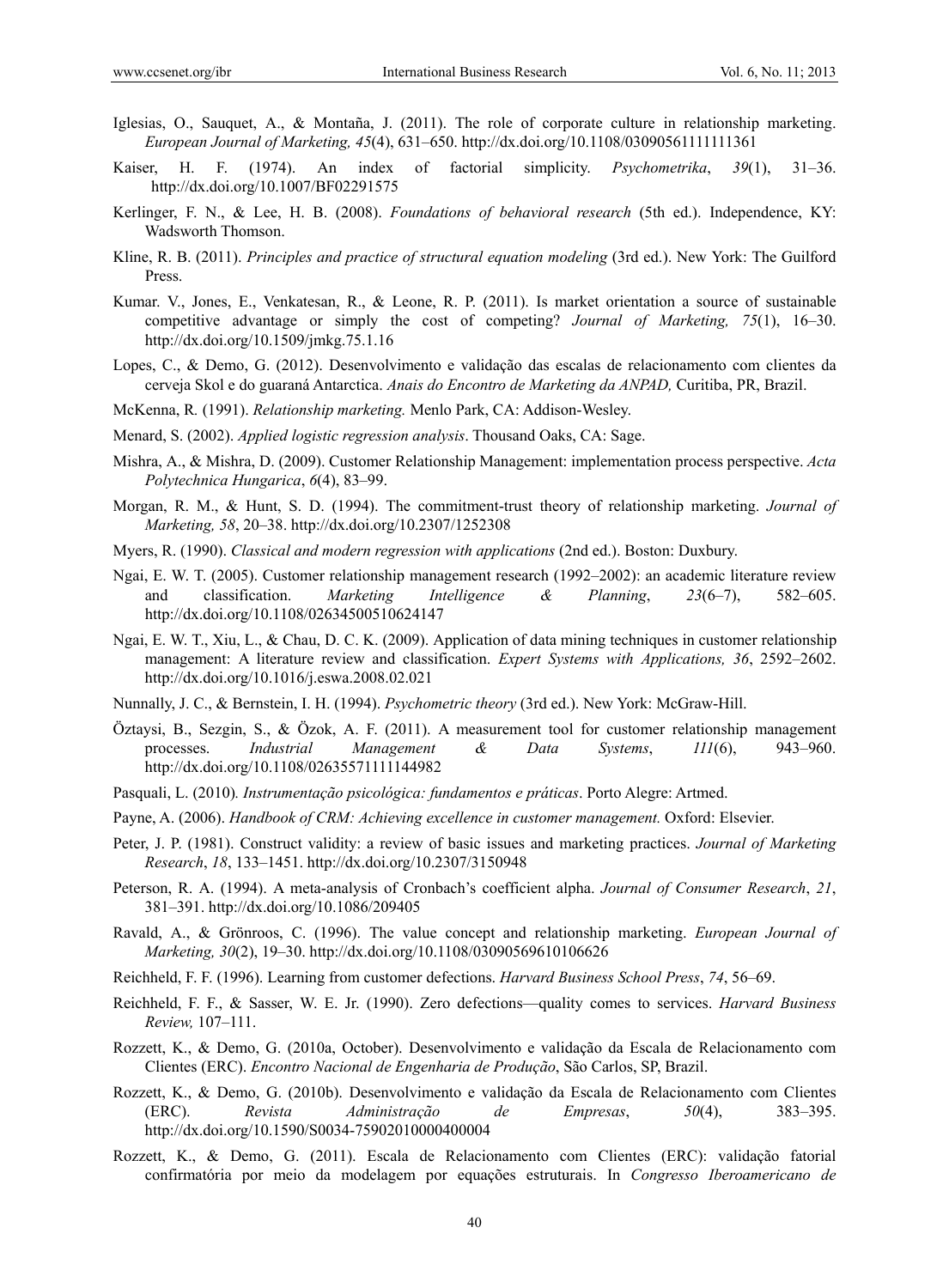*Psicologia das Organizações e do Trabalho*, *2*. Florianópolis: SBPOT.

- Ryals, L., & Knox, S. (2001). Cross-functional issues in the implementation of relationship marketing through customer relationship management. *European Management Journal, 19*(5), 534–542. http://dx.doi.org/10.1016/S0263-2373(01)00067-6
- Ryals, L., & Payne, A. (2001). Customer relationship management in financial services: towards information-enabled relationship marketing. *Journal of Strategic Marketing*, *9*(1), 3–27. http://dx.doi.org/10.1080/713775725
- Saunders, M., Lewis, P., & Thornhill, A. (2009). *Research methods for business students* (5th ed.). London: FT/Prentice Hall.
- Sheth, J. N., & Parvatiyar, A. (2002). Evolving relationship marketing into a discipline*. Journal of Relationship Marketing, 1*(1), 3–16. http://dx.doi.org/10.1300/J366v01n01\_02
- Sheth, J. N., & Sisodia, R. S. (2001). High performance marketing: marketing must become a leader for change across the corporation. *Marketing Management, 10*(3), 18–23.
- Sheth, J. N., & Sisodia, R. S. (2002). Marketing productivity: issues and analysis. *Journal of Business Research, 55*(5), 349–362. http://dx.doi.org/10.1016/S0148-2963(00)00164-8
- Sin, L. Y. M., Tse, A. C. B., & Yim, F. H. K. (2005). CRM: conceptualization and scale development. *European Journal of Marketing*, *39*(11/12), 1264–1290. http://dx.doi.org/10.1108/03090560510623253
- Sirdeshmukh, D., Singh, J., & Sabol, B. (2002). Consumer trust, value, and loyalty in relational exchanges. *Journal of Marketing, 66*(1), 15–37. http://dx.doi.org/10.1509/jmkg.66.1.15.18449
- Soch, H., & Sandhu, H. S. (2008). Does Customer Relationship Management affect firm performance? *Global Business Review*, *9*(2), 189–206. http://dx.doi.org/10.1177/097215090800900202
- Tabachnick, B., & Fidell, L. S. (2007). *Using multivariate statistics* (5th ed.). San Francisco: Allyn and Bacon.
- Vasconcelos, H., & Demo, G. (2012). Enchant to retain: an instrumental study about the relationship between Walt Disney World Parks and its Brazilian customers. *Anais do International Conference on Industrial Engineering and Operations Management*, Guimarães, Portugal, 18.
- Viana, D. A., Cunha Jr, M. V. M., & Slongo, L. A. (2005). Medindo o conceito de marketing de relacionamento no contextobrasileiro: a validação de umaescala no setor industrial. *Anais do Encontro da ANPAD*, Brasília, DF, Brazil, 29.
- Wahlberg, O., Strandberg, C., Sundberg, H., & Sandberg, K. W. (2009). Trends, topics and under researched areas in CRM Research. *International Journal of Public Information Systems*, *3*(1), 191–208.
- Wang, Y., & Feng, H. (2008). *CRM capability in service industries: conceptualization and scale development.* Proceedings of 2008 IEEE International Conference on Service Operations and Logistics, and Informatics, Beijing, China. http://dx.doi.org/10.1109/SOLI.2008.4686367
- Wilson, E. J., & Vlosky, R. P. (1997). Partnering relationship activities: building theory from case study research. *Journal of Business Research*, *39*(1), 59–70. http://dx.doi.org/10.1016/S0148-2963(96)00149-X
- Zablah, A. R., Bellenger, D. N., & Johnston, W. J. (2004). An evaluation of divergent perspectives on customer relationship management: towards a common understanding of an emerging phenomenon. *Industrial Marketing Management, 33*, 475–489. http://dx.doi.org/ 10.1016/j.indmarman.2004.01.006
- Zulkifli, Z., & Tahir, I. M. (2012). Developing and validating Customer Relationship Management (CRM) practices construct. *International Journal of Business and Behavioral Sciences, 2*(1), 35–48.